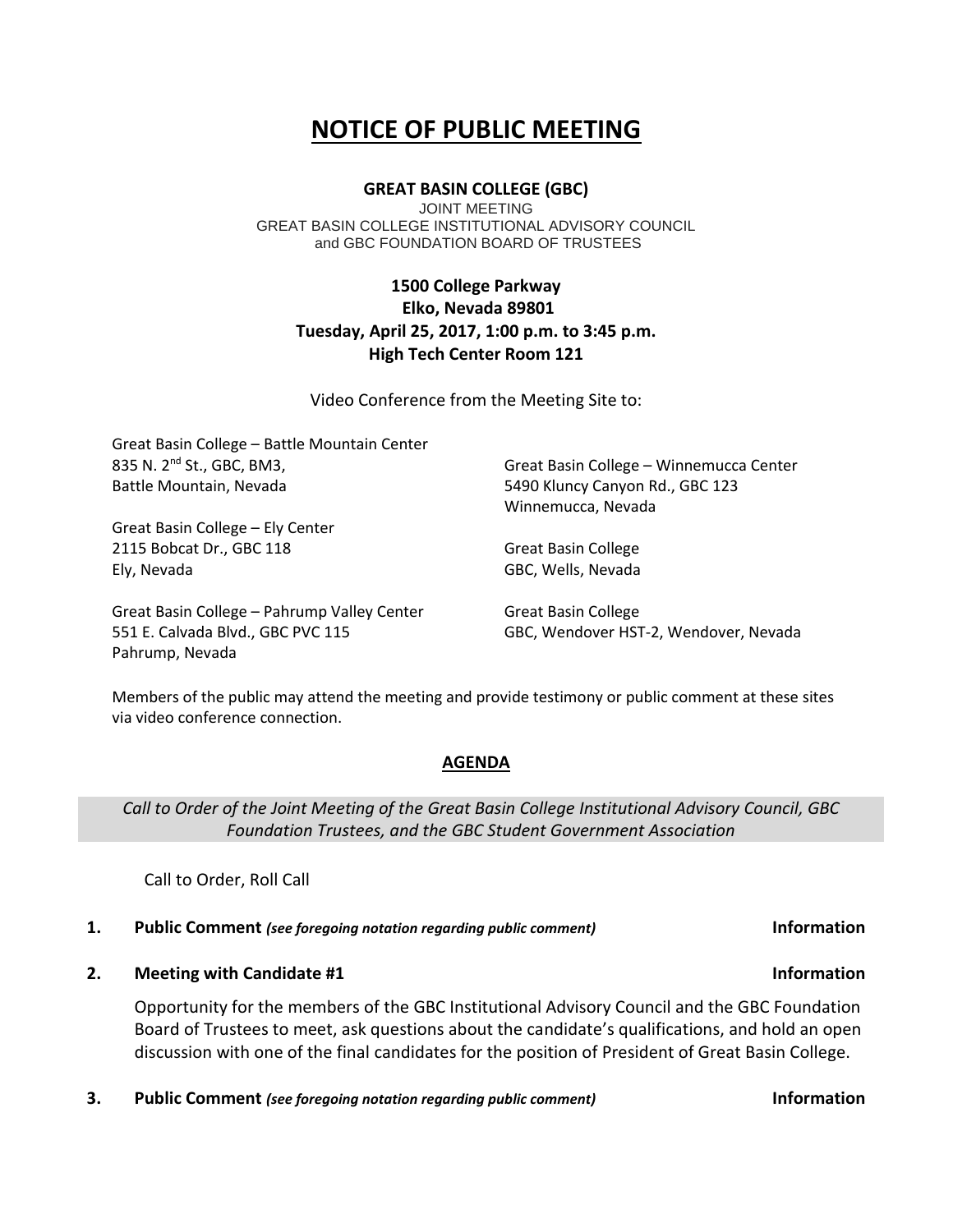| 4.  | Meeting will Recess at 1:45 p.m.                                                                                                                                                                                                                                                                                                         | <b>Information</b> |
|-----|------------------------------------------------------------------------------------------------------------------------------------------------------------------------------------------------------------------------------------------------------------------------------------------------------------------------------------------|--------------------|
| 5.  | Meeting will Reconvene at 2:00 p.m.                                                                                                                                                                                                                                                                                                      | <b>Information</b> |
| 6.  | <b>Public Comment</b> (see foregoing notation regarding public comment)                                                                                                                                                                                                                                                                  | <b>Information</b> |
| 7.  | <b>Meeting with Candidate #2</b><br>Opportunity for the members of the GBC Institutional Advisory Council and the GBC Foundation<br>Board of Trustees to meet, ask questions about the candidate's qualifications, and hold an open<br>discussion with one of the final candidates for the position of President of Great Basin College. | <b>Information</b> |
| 8.  | <b>Public Comment</b> (see foregoing notation regarding public comment)                                                                                                                                                                                                                                                                  | <b>Information</b> |
| 9.  | Meeting will Recess at 2:45 p.m.                                                                                                                                                                                                                                                                                                         | Information        |
| 10. | Meeting will Reconvene at 3:00 p.m.                                                                                                                                                                                                                                                                                                      | <b>Information</b> |
| 11. | <b>Public Comment</b> (see foregoing notation regarding public comment)                                                                                                                                                                                                                                                                  | <b>Information</b> |
| 12. | <b>Meeting with Candidate #3</b>                                                                                                                                                                                                                                                                                                         | <b>Information</b> |
|     | Opportunity for the members of the GBC Institutional Advisory Council and the GBC Foundation<br>Board of Trustees to meet, ask questions about the candidate's qualifications, and hold an open<br>discussion with one of the final candidates for the position of President of Great Basin College.                                     |                    |
| 13. | Public Comment (see foregoing notation regarding public comment)                                                                                                                                                                                                                                                                         | Information        |
| 14. | Meeting will Recess at 3:45 p.m.                                                                                                                                                                                                                                                                                                         | <b>Information</b> |

**15. Public Comment** *(see foregoing notation regarding public comment)* **Information**

**This notice and agenda has been posted at or before 9:00 a.m. on April 20, 2017, three business days before the meeting, in accordance with NRS 241.020, at the meeting location and at the following public locations:**

- GBC's IAC website (http://www.gbcnv.edu/administration/advisory.html)
- The Nevada Public Notice website pursuant to NRS 232.2175 [\(http://notice.nv.gov/\)](http://notice.nv.gov/)
- Meeting location: Great Basin College, 1500 College Parkway, Elko, NV 89801, Berg Hall
- Great Basin College Battle Mountain Center, 835 N. 2<sup>nd</sup> St., Battle Mountain, NV 89820
- Great Basin College Ely Center, 2115 Bobcat Drive, Ely, NV 89301
- Great Basin College Pahrump Valley Center, 551 E. Calvada Blvd., Pahrump, NV 89048
- Great Basin College Winnemucca Center, 5490 Kluncy Canyon Rd., Winnemucca, NV 89445